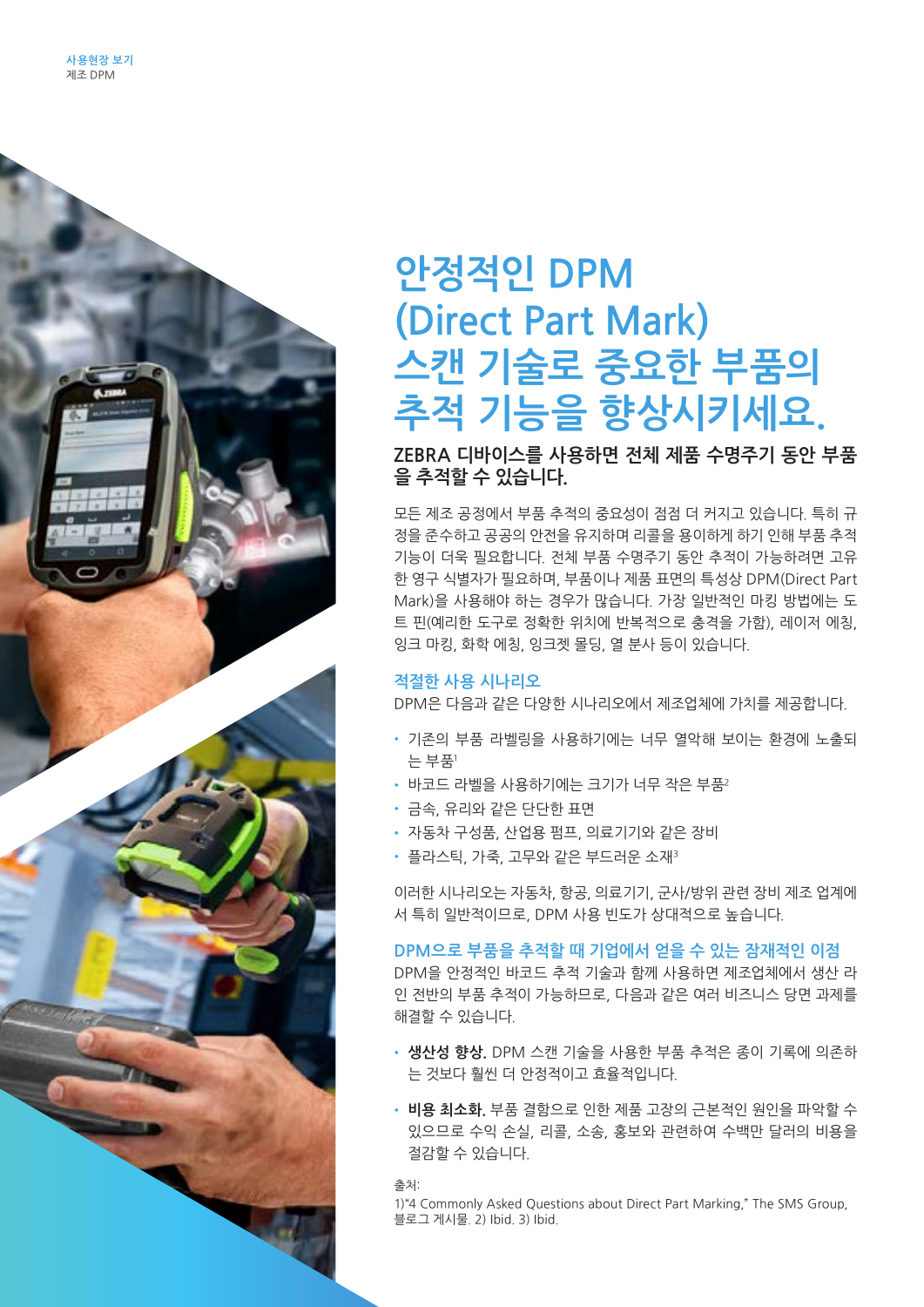- **품질 향상.** 제품 리콜 발생 시 온라인 리뷰나 소셜 미디어가 제조업체의 평 판에 부정적인 영향을 미칠 수 있는 가능성으로 인해 품질 표준을 충족해 야 하는 필요성이 커지고 있습니다. product recall.
- **중요한 규정 준수.** DPM을 사용하면 제품 이력을 추적할 수 있으므로 규정 ► S표현 Ⅱ S 또구. 이 'M를 적 S 에는 제품 의 국을 구 국을 구 있는ㅡ<del>ㅜ</del> ㅠ<br>미준수에 따른 과태료나 위약금이 발생할 확률을 줄일 수 있습니다. 비군구에 딱근 팍데표닥 귀착ᆷ의 달짱을 퐉뀰글 놀을 구 잤답되다.<br>-

## $DPM \overset{\bullet}{\rightarrow} \mathbb{Z}$  기준을 찾고 계신다면 Zebra를 고려하세요

Zebra는 제조업체들 사이에서 바코드 스캔 기술 분야의 선도 기업이라는 <mark>호</mark> 평을 받고 있습니다. DPM 스캔 기능을 포함한 Zebra의 스캔 전문 기술은 모 바일 컴퓨터의 다양한 폼 팩터와 울트라 러기드 스캐너에서 사용할 수 있습 니다. Zebra의 포트폴리오는 다양한 분야에서 다음과 같은 고유한 가치를 제공합니다. computer form factors and ultra-rugged scanners. Our portfolio offers

- **축적된 DPM 바코드 스캔 전문 기술.** Zebra는 10년이 넘는 시간 동안 고 급 DPM 스캔 기술을 개발해 왔으며, 그 결과 Zebra의 DPM 하드웨어 포 트폴리오는 현재도 멈추지 않고 증가하고 있습니다. unique value in several areas: years—and our DPM hardware portfolio is growing.
- **운영 연속성을 보장하는 디자인.** DPM이 지원되는 Zebra의 모바일 컴퓨<br>- 기업 요즘과 같은드 / 웹사 WELSLER (SLER) 호텔로 모델 SLAL 같든 Tap 터와 울트라 러기드 스캐너는 바닥에 떨어뜨린 후에도 문제 없이 작동하며 엄격한 작업 환경에서 발생하는 다른 충격을 견딜 수 있는 디자인을 특징 으로 합니다. 또한 긴 배터리 사용 시간을 보장하므로 근무시간 내내 작업 이 중단되는 일이 없습니다.
- 다양한 스캔 기능. DPM이 지원되는 Zebra의 울트라 러기드 스캐너와 모 . . ㅎㄷ ̄ㄷ . .ㅎ.<br>바일 컴퓨터는 라벨과 같은 다른 미디어의 1D 및 2D 바코드도 스캔할 수 있습니다. 또한 Zebra의 PRZM 지능형 이미징 기술을 사용하면 인쇄 상태 가 나쁜 바코드부터 오염된 바코드, 수축포장으로 덮여 있는 바코드까지 모든 바코드의 데이터를 스캔할 수 있습니다. 이 유연한 스캔 기능은 동일 한 디바이스에서 사용 가능하므로, 직원이 근무시간 중에 디바이스를 교 체할 필요가 없습니다. - 그 큰 그리고 그 근처 같은 그는 그 그의 가기 보기 것 같아 가스스스 스런글 T<br>- 이 사 나라 또 같은 사는 이 아이가 있는 것 아이가 있지요. 이 이 아이가 있네 사 해

### <mark>탁월한 DPM 스캔 기술</mark> Major discussed workers when you

직원들이 DPM 판독에 어려움이 있는 경우 작업에 심각한 차질이 빚어 have difficulty reading DPM. For example, light reflecting back - TOL TIP IMM LITH IT THE IT WALK ON THE INDIT ON HIGHT ON B<br>질 것입니다. 예를 들어, 밝은 금속 표면을 스캔하거나 판독하기 쉽지 않 는 것을 구표하는 문 가 되는 몸 구구단을 구단하거나는 구하기를 구경<br>은 곡면의 DPM을 판독할 때 이미저에서 다시 빛이 반사될 수 있습니 는 그는데 BTM를 만나를 해결하기 위해 TPP을 한 만나를 두 있습니<br>다. Zebra는 이러한 문제를 해결하기 위해 DPM이 지원되는 모바일 컴 미. 2006년 이미는 라케를 해결하기 위해 DTM의 시설되는 소리를 돕<br>퓨터와 울트라 러기드 스캐너에 고급 디코딩 알고리즘과 전문적인 이미 징 엔진, 특허 받은 광확산 기술을 통합했습니다. 그 결과 백색 직접 조<br>-명과 빨간색 간접 조명이 번갈아 사용되므로 음영과 밝은 <mark>지</mark>점이 사라 지게 됩니다. 따라서 반짝이는 금속면, 고르지 않은 표면, 저대비 표면 등의 DPM을 판독하는 데 따른 문제가 해결되므로 빠르고 안정적인 스 캔이 가능합니다. mobile computers and ultra-rugged scanners to overcome this.

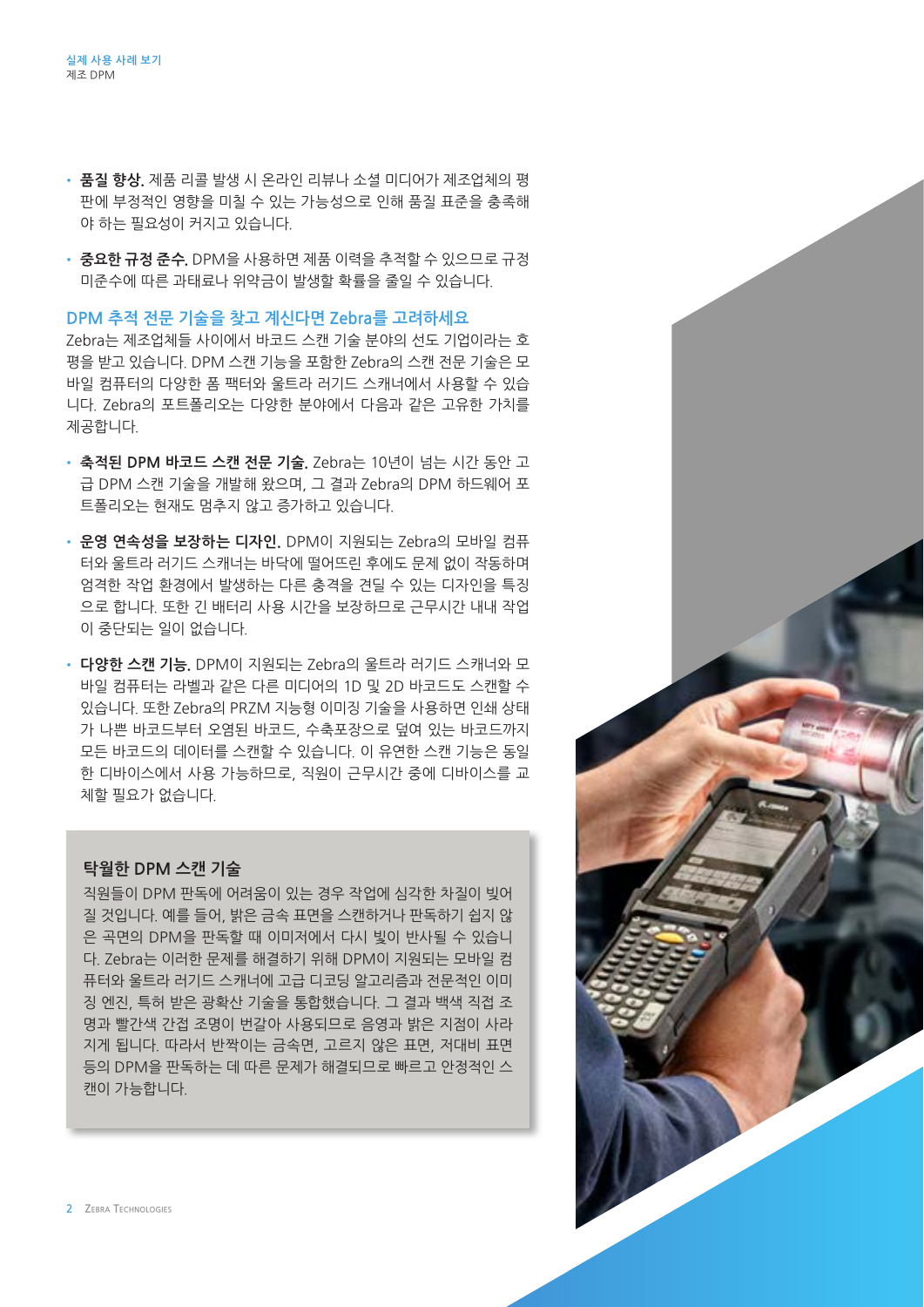## Zebra의 안드로이드 모바일 컴퓨터에 탁월한 엔터프라이즈 기능을<br>제공하는 Mobility DNA™ <mark>제공하는 Mobility DNA™</mark>

개발 도구, 생산성 도구, 관리 도구 및 비즈니스 도구로 구성되어 기본 제공되는 Zebra의 [Mobility DNA](https://www.zebra.com/us/en/products/software/mobile-computers/mobility-dna.html) 소프트웨어 에코시스템<br>덕분에 DPM이 지원되는 모바일 컴퓨터가 강력한 엔터프라이즈급 디바이스로 탈바꿈했습니다. 덕분에 DPM이 지원되는 모바일 컴퓨터가 강력한 엔터프라이즈급 디바이스로 탈바꿈했습니다.





Enterprise<br>B Browser Enterprise Browser Enterprise Browser Enterprise Browser



Mobility Mobility Mobility Mobility Extensions(Mx) Extensions (Mx) Mobility Extensions (Mx) Extensions (Mx) Mobility Extensions (Mx)



Savanna® 기반 Savanna® 기반<br>Workforce Connect™

### **DataCapture DNA 도구로 Zebra의 울트라 러기드 스캐너 성능 극대화 DataCapture DNA tools maximize Zebra ultra-rugged**  -<br><mark>DataCapture DNA 도구로 Zebra의 울트라 러기드 스캐너 *l*</mark> bataCapture DNA 도<sub>그</sub> **DataCapture DNA tools maximize Zebra ultra-rugged**  <mark>DataCapture DNA 노</mark> **DataCapture DNA tools maximize Zebra ultra-rugged**  <mark>DataCapture DNA 노</mark>

Zebra의 울트라 러기드 DPM 스캐너는 일선 직원들의 DPM 바코드 스캔 성능을 강화하는 소프트웨어 도구인 DataCapture DNA 를 특징으로 합니다.

| 개발 도구                                                   | 생산성 도구                                                      | 관리 도구                         | 가시성 도구       |
|---------------------------------------------------------|-------------------------------------------------------------|-------------------------------|--------------|
| ₩ 소프트웨어 개발<br>₩ 키트(SDK)                                 | PRZM 지능형<br><b>ILL Contract</b><br>이미징                      | ✿→ 원격관리                       | 111 스캔 속도 분석 |
| 스캐너 연결<br>$\vec{r}$ <sup>[6]</sup><br>(Scan-to-Connect) | 지능적인<br>문서 캡처<br>$\bullet$                                  | PowerPrecision+<br>⊕<br>배터리   | Q<br>원격 진단   |
| 스캐너 제어<br>₫<br>애플리케이션                                   | 멀티코드 데이터<br>포맷팅                                             | $\frac{111}{1123}$<br>123Scan |              |
|                                                         | 와이파이 프랜들리<br>$\vec{J}$<br>$\Box \Box$                       |                               |              |
|                                                         | H.<br>선호하는 심볼<br>$\frac{1}{2}$ and $\frac{1}{2}$<br>1991 13 |                               |              |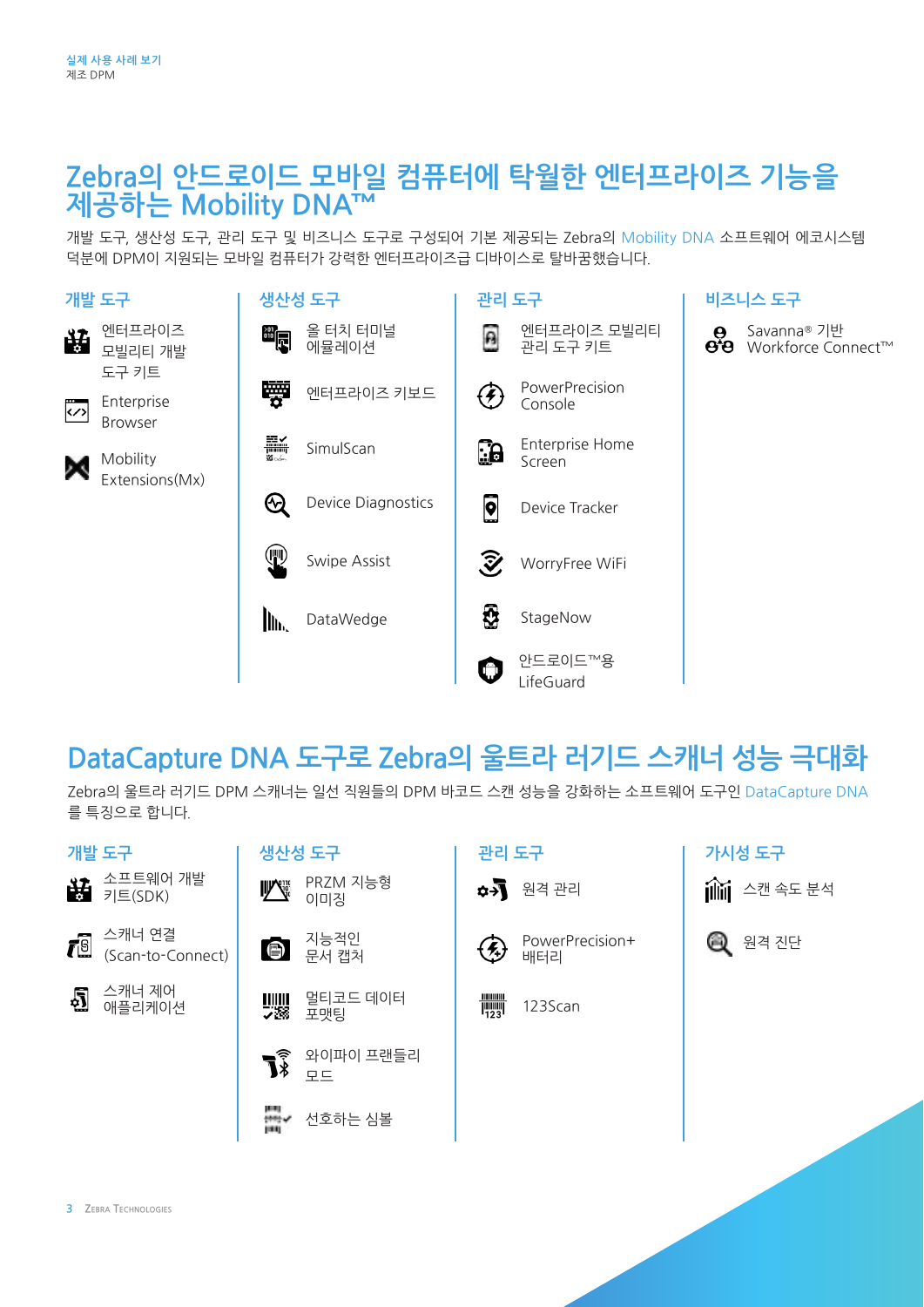# **DPM이 지원되는 모바일 컴퓨터: MC9300 및 TC8300**

Zebra는 DPM 스캔 기능이 지원되는 모바일 컴퓨터를 제공하므로, 울트라 러기드 디바이스 한 대만 있으면 DPM 바코드를 스캔할 수 있을 뿐만 아니라 안드로이드™ 애플리케이션을 실행할 수 있습니다.

|                    | MC9300 핸드헬드 모바일 컴퓨터                                                                                                                                                                                                                                                             | TC8300 터치 컴퓨터                                                                                                 |  |  |
|--------------------|---------------------------------------------------------------------------------------------------------------------------------------------------------------------------------------------------------------------------------------------------------------------------------|---------------------------------------------------------------------------------------------------------------|--|--|
| DPM 지원 모델          | $\cdot$ MC9300 DPM<br>• MC9300 DPA(넓은 각도)                                                                                                                                                                                                                                       | $\cdot$ TC8300 DPM<br>・TC8300 DPA(넓은 각도)                                                                      |  |  |
| 바코드 스캔             | • 크기, 표면 상태, 대비, 밀도에 상관없이 도트 핀, 레이저 에칭, 잉크 마킹, 화학 에칭, 잉크젯<br>몰딩, 열 분사를 비롯한 모든 DPM 바코드를 신속하게 캡처<br>• 특허 받은 광확산 기술로 까다로운 DPM 바코드 판독<br>• 반사면, 고르지 않은 표면, 곡면의 저대비 마크와 고대비 마크를 모두 캡처할 수 있는 다양한<br>조명 효과 제공<br>• 화면상의 1D/2D 바코드부터 거의 모든 조건의 라벨 바코드, 수축포장 아래의 바코드까지<br>모든 바코드의 데이터 스캔 |                                                                                                               |  |  |
|                    | <b>MC9300 DPM</b>                                                                                                                                                                                                                                                               | <b>TC8300 DPM</b>                                                                                             |  |  |
|                    | 고밀도 바코드 및 DPM 판독에 최적화                                                                                                                                                                                                                                                           |                                                                                                               |  |  |
|                    | MC9300 DPA(넓은 각도)                                                                                                                                                                                                                                                               | TC8300 DPA(넓은 각도)                                                                                             |  |  |
|                    | 1D/2D, 넓은 각도의 1D 종이 바코드 및 DPM 판독에 최적화                                                                                                                                                                                                                                           |                                                                                                               |  |  |
|                    |                                                                                                                                                                                                                                                                                 |                                                                                                               |  |  |
| 공장에서 최대<br>가동시간 보장 | • 빠르게 충전되는 핫 스압 가능한 배터리로 3회 연속 근무시간 내내 사용 가능<br>• 터치 패널 및 스캐너 출력 창에 코닝 고릴라 글래스(Corning® Gorilla® Glass) 적용<br>• 탁월한 무선 연결 기능: 802.11ac 및 2x2 MU-MIMO, Bluetooth® 5.0, NFC(옵션)                                                                                                   |                                                                                                               |  |  |
| 러기드 디자인            | • 2.4m(8피트) 높이에서 콘크리트<br>바닥에 낙하<br>• 1m(3.3피트) 높이에서 4,000회 지면<br>충돌 테스트<br>• IP65 및 IP67(방진 및 방수)                                                                                                                                                                               | • 2.4m(8피트) 높이에서 콘크리트 바닥에<br>낙하<br>• 1m(3.3피트) 높이에서 2,000회 지면<br>충돌 테스트<br>• IP65(방진 및 방수)                    |  |  |
|                    |                                                                                                                                                                                                                                                                                 |                                                                                                               |  |  |
| 생산성 향상 기능          | • 첨단 메모리 아키텍처를 기반으로 일반 엔터프라이즈 디바이스의 메모리 수명보다<br>10배 연장된 수명 제공<br>• TE 애플리케이션 지원, 터치 기반의 최신 애플리케이션으로 손쉬운 마이그레이션                                                                                                                                                                  |                                                                                                               |  |  |
| 인체공학적<br>디자인       | • 간편하고 손쉬운 스캔을 위한 건스타일<br>폼 팩터<br>• 장갑을 착용한 손으로도 사용할 수 있는<br>안드로이드 터치 스크린 인터페이스 및<br>여러 키패드 옵션<br>• 경쟁업체 디바이스에 비해 10% 더<br>높은 생산성 실현 <sup>4</sup>                                                                                                                               | • 손목 움직임을 55%, 근육 사용량을 15%<br>줄여주는 획기적인 인체공학적 디자인과<br>스캔 각도로 생산성 14% 증가5<br>• 자동으로 데이터 스캔을 시작하는<br>핸즈프리 근접 스캔 |  |  |

출처:

4) Zebra Technologies Human Factors Testing. 5) Ibid